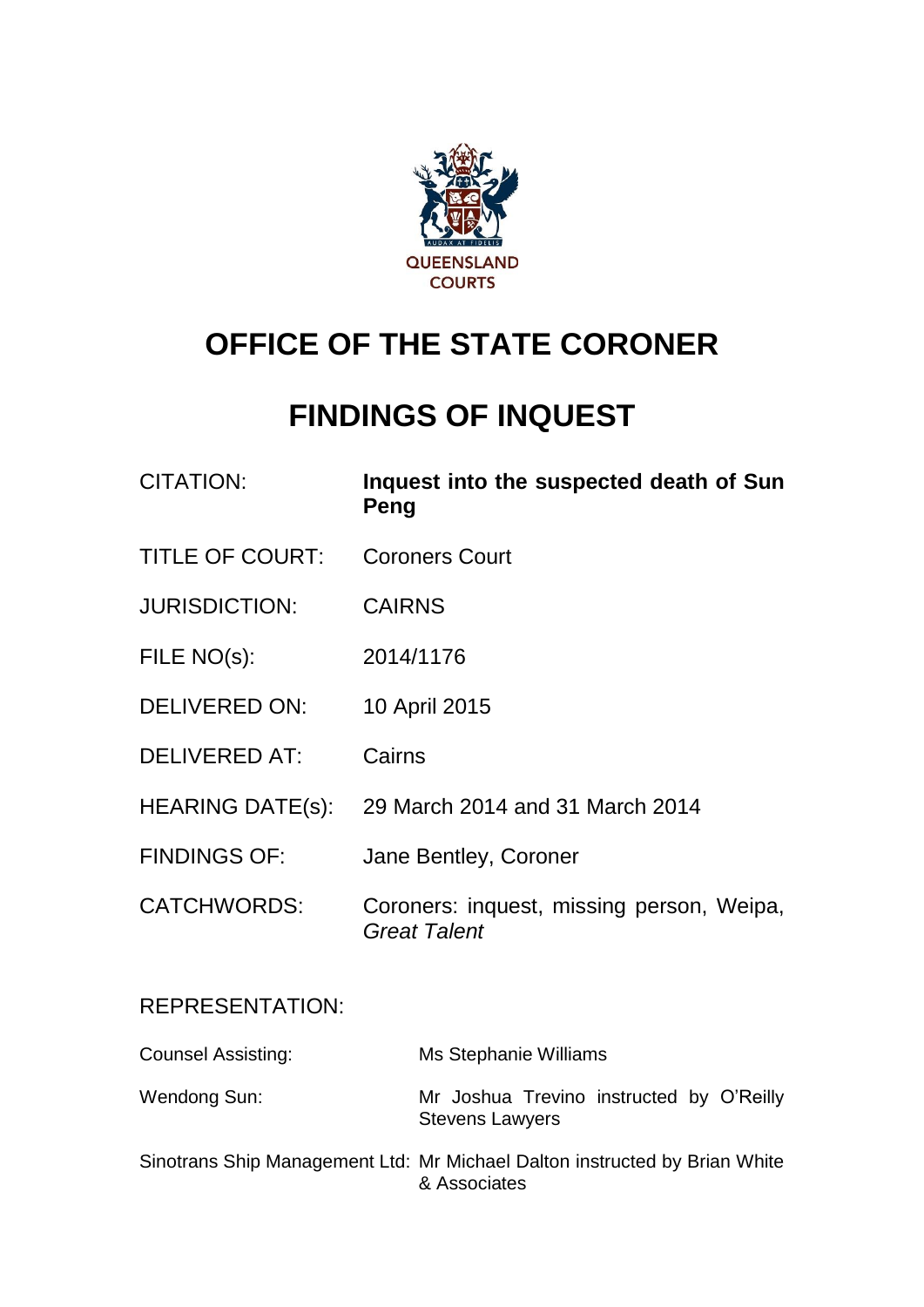# **Introduction**

Section 45 of the *Coroners Act 2003* provides that when an inquest is held the coroner's written findings must be given to the family of the person in relation to whom the inquest has been held, each of the persons or organisations granted leave to appear at the inquest and to officials with responsibility over any areas the subject of recommendations. These are my findings in relation to the suspected death of Sun Peng. They will be distributed in accordance with the requirements of the Act and posted on the web site of the Office of the State Coroner.

These findings and comments:

- 1. confirm the identity of the missing person, whether he is deceased and, if so, the time, place and medical cause of his death, as far as can be ascertained; and,
- 2. consider whether the actions or omissions of any third party contributed to his death.

## **Summary**

Mr Peng was born on 22 November 1985. He was a Chinese National. At the time of his disappearance Mr Peng was a crew member on board the vessel, *Great Talent*.

Master Vessel *Great Talent* is a Hong Kong registered vessel which is owned by Great Talent Shipping Ltd and managed by Sinotrans Ship Management Ltd.

*Great Talent* sailed out of the port of Long Pow on 10 January 2014 headed to the port of Weipa where it was to be loaded with bauxite which was to be transported to Gladstone. It had 22 Chinese National crew members on board. The Master of the vessel was Wang Chuanwen.

On 23 March 2014 *Great Talent* was anchored at Albatross Bay in anchorage area C, approximately twelve nautical miles west of the port of Weipa on Cape York Peninsula. The vessel had been at anchorage for several days since arriving on 16 March 2014. It was awaiting collection of its cargo before continuing to Gladstone.

At about 8am on 23 March crew members noticed significant amounts of blood at a number of locations on the ship. A trail of blood ended on the side rails of the main deck.

A head count revealed that Mr Peng was not on board the ship. A full search of the vessel was conducted by the crew and it was confirmed that Mr Peng was not on board. He has not been seen since. He resided in cabin 19.

## **The investigation**

The Master of the ship advised Queensland Police Service that Mr Peng was missing from the ship.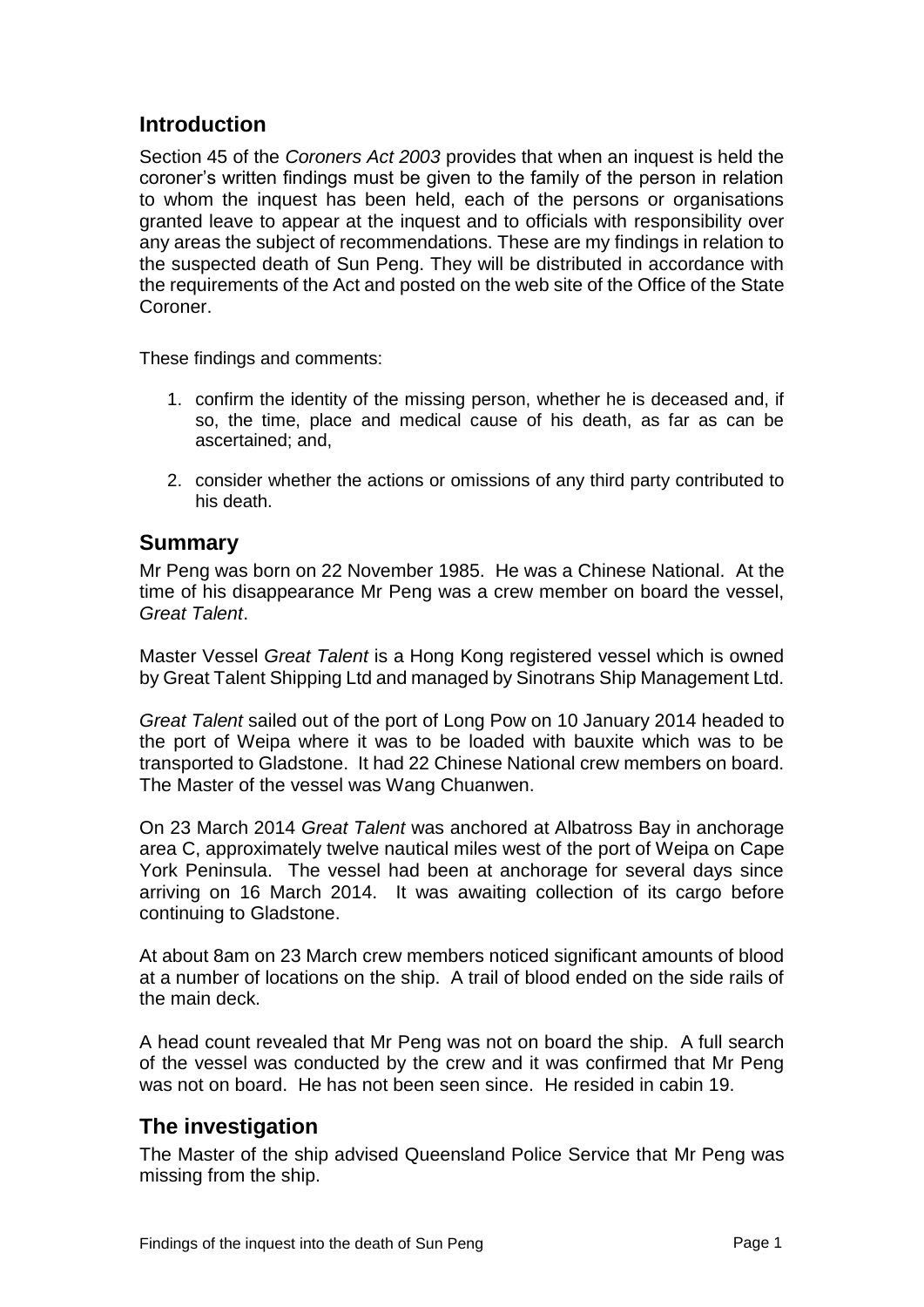# *Search and Rescue Operation*

A Search and Rescue operation was commenced. The rescue helicopter out of Weipa was on scene at 1pm and the rescue helicopter out of Horn Island on scene at 1.40pm on 23 March 2014. Weipa VMR vessel was tasked to perform an expanding ring search out from *Great Talent*. That search commenced at 11.40am.

Search conditions were favourable. The search was completed at 5.20pm. No person was found in the waters around *Great Talent*.

The police vessel, using fixed sounding equipment, conducted another search of the area around *Great Talent* on 24 March 2014. It was noted that the ocean floor was hard packed and of level topography. Nothing of interest was found. Search helicopters again searched an area of 336.6 square nautical miles but nothing was located. Weipa Fisheries vessel and Weipa VMR vessel conducted another search and nothing was located.

At 6.30pm on 24 March 2014 searchers were advised by an expert in survival time frames that the time had expired for survival of Peng in the water. This advice was based on blood lost, local weather conditions, water temperature and the presence of marine predators in the area (the area is inhabited by large crocodiles and numerous large sharks).

On 25 March 2014 all searches resumed but it was decided by the end of that day that all search areas had been exhausted and the search should be suspended pending any further information obtained by investigators.

## *Police Investigations*

Police officers from Weipa CIB boarded *Great Talent* at approximately 11am on 23 March 2014. A Crime Scene was declared and police took control of the vessel.

All crew, except for the Master and a bridge watch officer, were held in the A Deck mess area.

Police obtained Crime Scene Warrants and Forensic Procedure Orders.

In the early morning of 24 March 2015 lighting was projected on both the port and starboard sides of the vessel. The area under the lights on both sides revealed sharks of various types and sizes in the water around the vessel. The sharks were too numerous to count.

Mandarin interpreters boarded the vessel at approximately 6.45am on 24 March 2014.

Police obtained statements from the crew.

It was ascertained that on the night of 22 March 2014 Mr Peng had been drinking alcohol with five other crew members – Zhenhui Zheng, Yongmin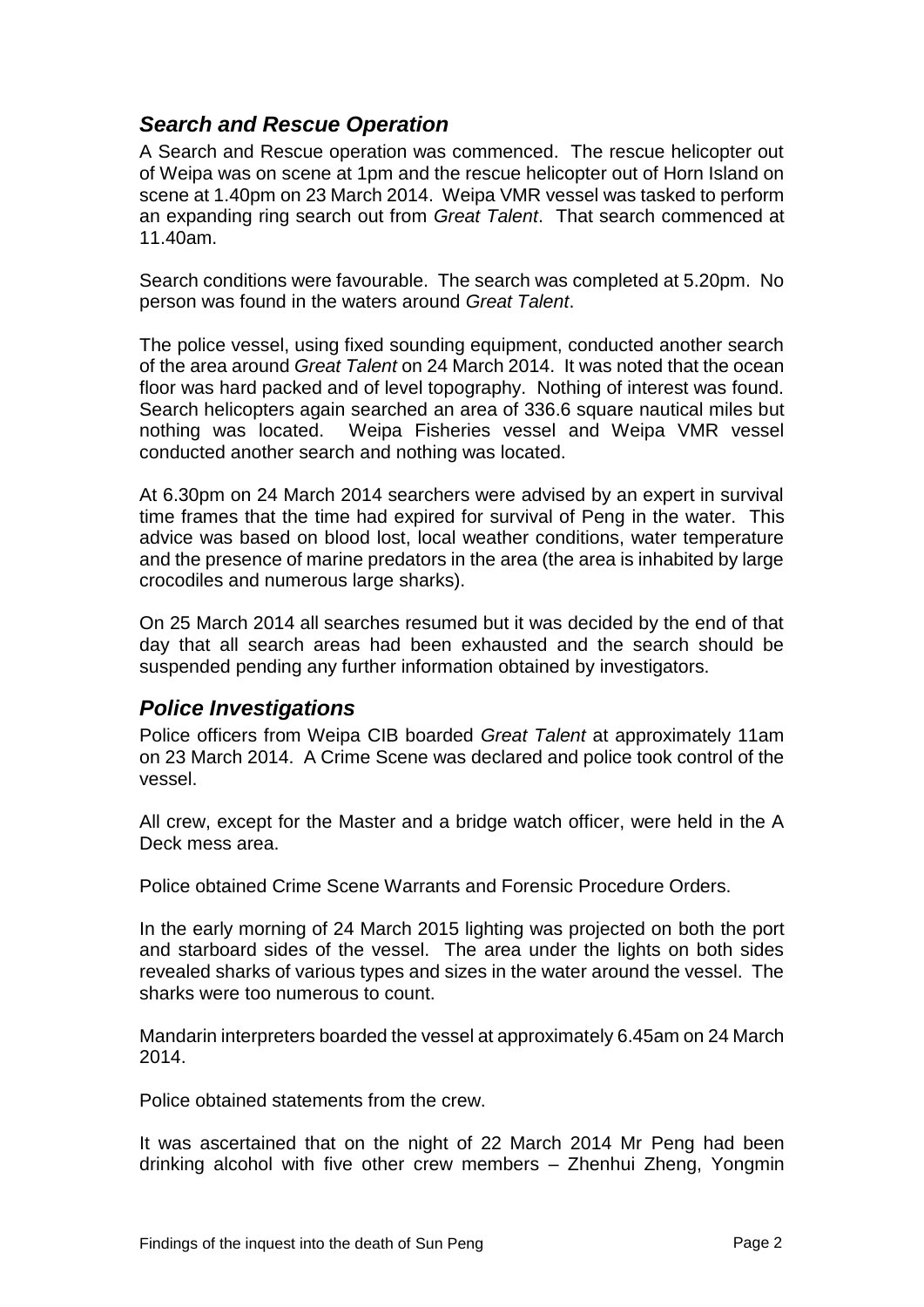Shen, Hai Tao Miao, Li Hanwen and Sun Wendong - in cabin 8 which was the cabin of Mr Hanwen. By the end of the night only Mr Hanwen, Mr Wendong and Mr Peng were left in the room.

Police interviewed the five persons who had been present in the cabin of Mr Hanwen.

#### **Interview with Mr Hanwen**

Li Hanwen told police that Mr Peng was fishing on the evening of 22 March 2014 and he brought a fish to Mr Hanwen's room.

Mr Hanwen said that at about 11pm Mr Miao, Mr Peng and Mr Chen were all in Mr Hanwen's room and they were drinking alcohol. At about 1am Mr Wendong and Mr Zheng arrived at the room. They had been drinking elsewhere. They continued drinking with the others. Mr Zheng left at about 2am. Mr Hanwen went to bed at about 3.30am. Mr Wendong and Mr Peng were still present and drinking. They were both drunk. He heard them start to speak more loudly and then to yell at each other. He saw Mr Wendong smash a glass on the table. Mr Peng then picked up a bowl and smashed it on the table. In doing so he cut his hand. Mr Hanwen attempted to stop the bleeding – firstly with a tissue and then with a sock. He got blood on his t-shirt. He then ran to the medical cabinet but couldn't open it and then went onto the bridge to see Huang Yi, the medical officer. Mr Yi had left the bridge so he went to his room and knocked on the door but there was no answer.

Mr Hanwen returned to his room where he saw Mr Wendong trying to stop the bleeding from Mr Peng's hand. Mr Wendong was covered in blood by that time. Mr Hanwen wrapped a cloth around Mr Peng's hand which appeared to stem the bleeding. Mr Hanwen said that Mr Peng left his room at about 4.10am and shortly after that Mr Wendong also left the room.

Mr Hanwen said that cleaned up his room and found Mr Peng's shirt and the key to his cabin. He went to Mr Peng's room to return his shirt but he was not there so he put the shirt in the sink and the keys on the bed. He saw that the room was messy and there was blood on the wall.

Mr Hanwen said that he then returned to his cabin, mopped the floor, cleaned up, had a shower and went to bed. He was awoken at 8am by the Chief Engineer, Qiang Zhang, who asked him why there was blood in the engine room. Mr Hanwen said that he then ran to Mr Peng's room and saw that he was not there and his bed remained untouched. A search then commenced.

Mr Hanwen told police that no assault took place in his room. He said there was pushing and shoving with no threats made but when Mr Peng and Mr Wendong broke the glasses he realised that they were getting quite serious.

On 28 March 2014 Mr Hanwen was interviewed again by police and asked why he denied to the Chief Engineer on the morning of 23 March 2014 that he had any knowledge of any person being injured. He said that he was reluctant to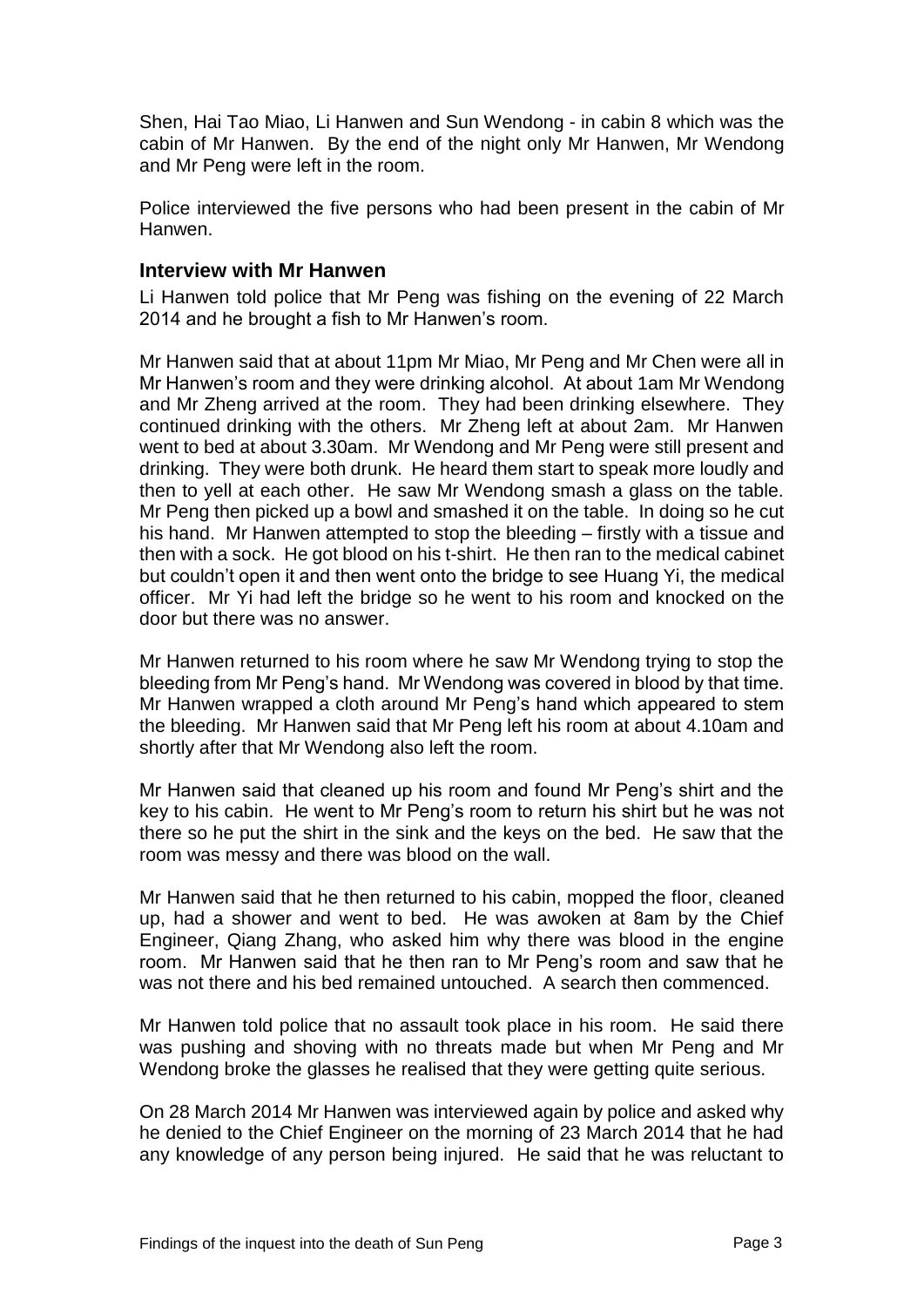tell him that the men had been drinking in his room. He repeated that Mr Peng was the first to leave his room and Mr Wendong left about one minute later.

### **Interview with Mr Wendong**

Police interviewed Sun Wendong on 24 March 2014. He told police that on the evening of 22 March 2014 he was drinking with various people before going to Mr Hanwen's room with Zhenhui Zheng. Mr Zheng only stayed a short time before leaving. Mr Hanwen was not drinking. Mr Wendong said that he stayed in the room and was drinking wine with Mr Peng. He was pretty drunk at that time – about 7 on a scale of 10.

Mr Wendong said that Mr Peng started to rub Mr Wendong's head. This annoyed Mr Wendong and he slammed his drinking glass down on the table, breaking it. He went to leave the room but Mr Peng held him back, refused to let him leave the room and asked him for cigarettes. Mr Wendong told him he had no cigarettes and Mr Peng became angry and picked up a bowl containing wine and smashed it on the table. As he did so he cut his hand which started to bleed profusely. Mr Wendong and Mr Hanwen tried to stop the bleeding and Mr Hanwen left the room to get a bandage.

Mr Wendong said that Mr Peng was waving his hand around and blood was going everywhere. Mr Wendong said that he was wearing green and yellow shorts which he subsequently washed.

Mr Hanwen returned to the room without a bandage so they wrapped Mr Peng's hand in a cloth. Mr Peng then left the room and Mr Hanwen told Mr Wendong to leave also, which he did.

Mr Wendong said that he went back to his own room and had a cigarette and then went to the bridge and spoke to Mr Yi about having an argument with Mr Peng. He then went back to his cabin and had a shower. After his shower he phoned the bridge and told Mr Yi everything was okay.

Mr Wendong denied assaulting Mr Peng. Police saw that he had a scratch on his chin. He said that he could not recall how he got that injury.

#### **Interview with Mr Shen**

Yongmin Shen told police that early in the morning of 22 March 2012 he was playing cards with Mr Peng, Juichong Wang and Qiang Zhang. He went to his room for a period of time and then returned to the main deck and fished from the port side of the vessel with Mr Peng, Mr Hanwen and Shil Luo Zhong. They fished until about 9.40pm. At about 10.15pm he saw Mr Peng cooking fish in the galley. He and Mr Peng went to Mr Hanwen's room with some cooked fish. When they got there, Mr Hanwen and Hai Tao Mioa were present.

Mr Shen stayed in Mr Hanwen's room, drinking wine, until about 11.15pm when he went to his cabin and went to sleep. He awoke during the night and heard a noise like a door slamming but didn't get up to investigate.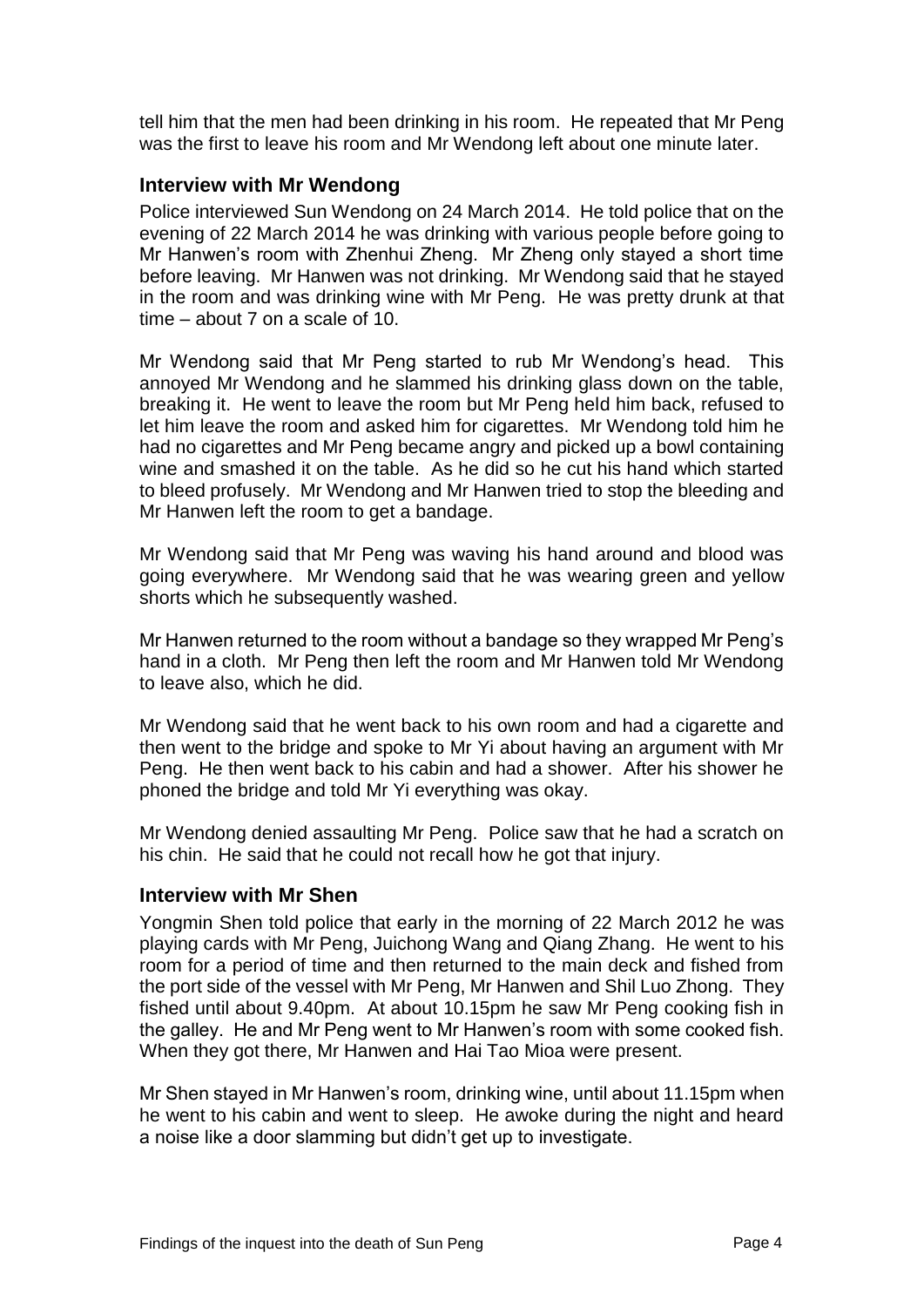### **Interview with Mr Miao**

Hai Tao Miao told police that at about 9pm Mr Peng came to his room and he gave Mr Peng a cask of wine. They both then went to Mr Hanwen's room. They then went to get some cooked fish and he, Mr Peng and Mr Shen all returned to Mr Hanwen's room where they drank wine. He said that Mr Hanwen was not drinking.

Mr Shen left at between 11 and 11.20pm and Mr Peng started to drink beer. Mr Peng became angry with Mr Hanwen as Mr Hanwen didn't want to drink. Mr Miao drank a beer and left the room about midnight. He went back to his room and went to bed at about 1am.

Mr Miao told police that at 3.58am he heard the voices of Mr Wendong and Mr Peng. Mr Wendong said, 'You have been drinking too much.'

Mr Peng replied, 'Yeah, I am drunk.'

Mr Miao then heard a door slam.

When Mr Miao awoke on the morning of 23 March 2014 he saw footprints on the floor outside his door and then saws droplets of blood in the engine room. He cleaned up the blood in the engine room. He found a sandal in the engine room and located the other sandal of the pair in the control room.

#### **Interview with Mr Zheng**

Zhenhui Zheng told police that on the evening of 22 March he went to the room of Ming Cao Huang with Mr Peng. Mr Wendong was there as well and he smelt like he had been drinking alcohol.

At about 1.20am he and Mr Peng left Mr Huang's room. They heard laughing from Mr Hanwen's room and went into there. Mr Hanwen poured Mr Peng some wine. Mr Zheng left the room at about 2am and went to sleep.

#### **Statement of Mr Wang**

Master Chuanwen Wang told police that he was on the bridge at about 8am on 23 March when he was told by Jiu Wang, the second engineer, that blood was found on the vessel. He made enquiries with a number of persons, including Xi Ming Yi, the Chief Officer, and Yi Huang, the second officer, who said they didn't know anything. He ordered a head count and was informed that Mr Peng was missing. He then ordered a coordinated search of the vessel. When the search was completed and Mr Peng not found, he called the police.

Master Wang later had a conversation with Mr Hanwen who told him that Mr Peng had cut his hand on some glass. He said that later when he went to Mr Peng's room to return his shirt he wasn't there so he left the shirt in Mr Peng's room.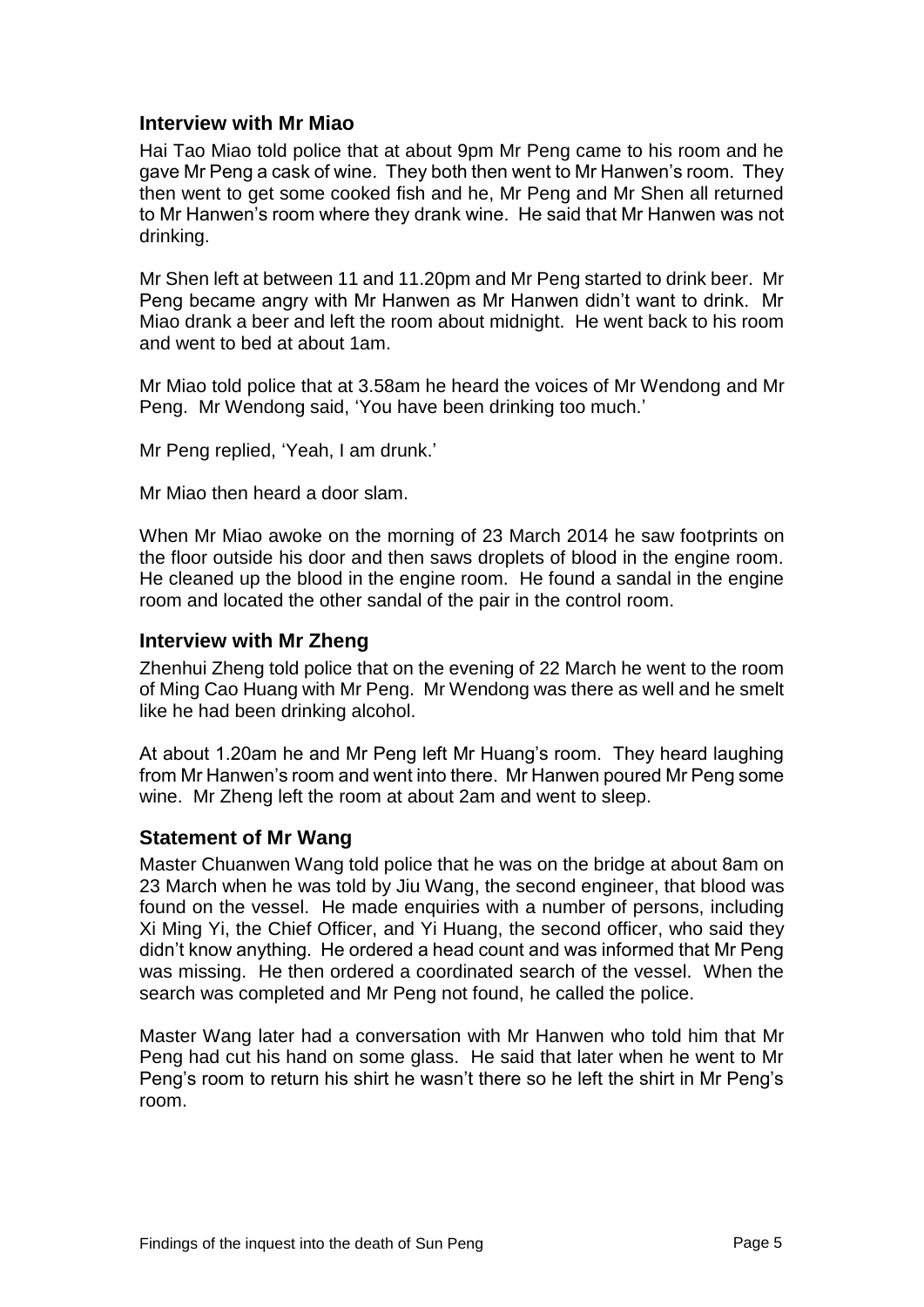## **Statement of Mr Yi**

Xi Ming Yi told police that he arrived on the bridge for his watch at 4am on 23 March 2014. At 4.05am Mr Hanwen opened the door and asked from the medical officer, Mr Yi. He looked pale and sick.

About 30 minutes later Mr Yi received a phone call from Mr Wendong who said that he wanted to come up and talk to him. Mr Wendong came onto the bridge a short time later. He was wearing dark coloured shorts and a pair of thongs. Mr Wendong had blood on his bare chest, body and face. Mr Wendong said that he had a fight with Mr Peng. They had been drinking together and Mr Wendong said some bad things about Mr Peng's boss and they argued over cigarettes. Mr Wendong said that they both smashed bottles but Mr Peng was not brave enough to fight him.

Mr Yi told police that he asked Mr Wendong whether he had stabbed Mr Peng. Mr Wendong said that he did. He said the blood on his body was from Mr Peng. He said he had stabbed Mr Peng in the arms. Mr Wendong said that only Mr Hanwen was present during the fight.

Mr Yi told police that Mr Wendong then became upset about the lack of cigarettes on board the ship and the fact that he thought he would lose his job because of fighting with Mr Peng.

Mr Wendong picked up a Stanley knife and threatened to kill the Master. Mr Yi blocked him at the door and attempted to grab the knife. Mr Wendong grabbed Mr Yi and threatened to, "Flip him to the ground."

Mr Wendong then threw the knife onto the ground and, picking up a pair of scissors, slashed at the sofa, stating that he is afraid of losing his job.

Mr Wendong then asked Mr Yi not to report the matter to the Master and left. He phoned Mr Yi about 20 minutes later and said not to worry, he was going to sleep.

Mr Yi finished his shift at 8am. At 8.10am he received a call from the Master asking whether there was a fight last night. Mr Yi told him there wasn't and the Master told him Mr Peng was missing.

Mr Yi told police that he lied to the Master because he was afraid as Mr Wendong was physically violent towards him earlier that morning and he had threatened to kill the Master. Mr Yi did not want to escalate the situation do he said nothing until interviewed by the police.

#### **Statement of Mr Zhang**

Qiang Zhang told police that he last saw Mr Peng at about 7.30pm when he stopped playing cards with Mr Peng, Mr Shen and Jiuchang Wang and left them to go and watch a movie.

At about 7.50am on 23 March 2014 Mr Zhang saw Mr Miao mopping up a large quantity of blood in the control room. He asked Mr Hanwen if anyone had been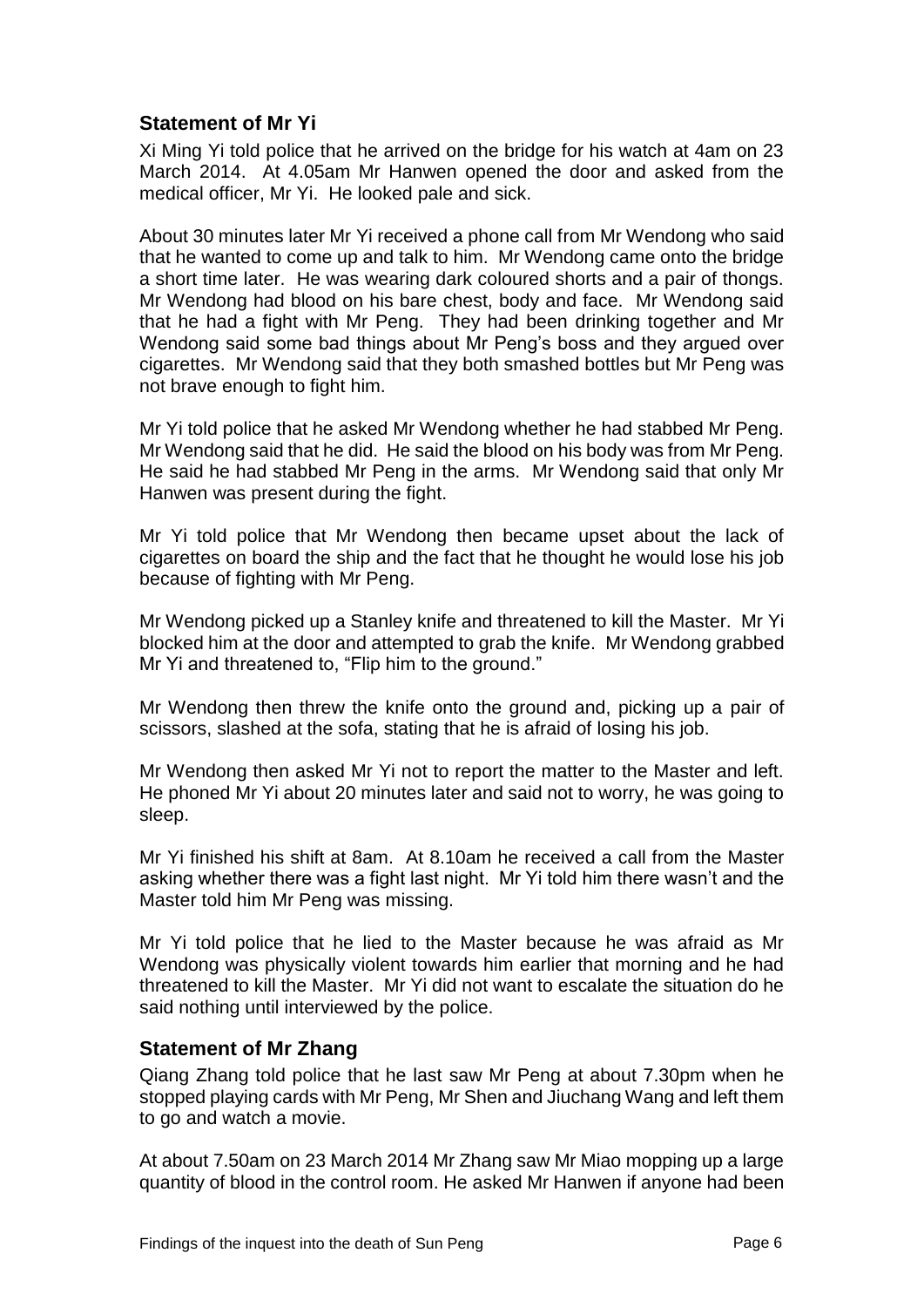injured and Mr Hanwen said that he didn't know. Mr Shen and Mr Wang also statde that they were unaware of anyone being injured.

Mr Zhang then ordered a search of the vessel and it was found that Mr Peng was not in his room and there was a shirt with blood on it in his sink.

Mr Zhang asked Mr Hanwen where Mr Peng was. Mr Hanwen replied that he was drinking with Mr Peng the night before and he cut his hand with a glass. Mr Zhang asked Mr Hanwen why he lied to him previously. Mr Hanwen did not reply.

Mr Zhang followed the trail of blood out of the engine room and found blood on the side rails on the port side near cargo bay 7. He then attended the bridge and told the Master to phone the police.

Mr Zhang again questioned Mr Hanwen who said that Mr Peng smashed a glass with his hand in his room. Mr Zhang attended Mr Hanwen's room and saw smashed white china in the rubbish bin and an empty wine carton.

Mr Hanwen told Mr Zhang that he went to Mr Peng's room later to return his shirt but he was not there so he left the shirt there.

#### **Statement of Mr Li**

Juntong Li's cabin is near Mr Wendong's. He told police that at 3.53am he heard the sound of a bowl or glass breaking and then heard Mr Peng scream, 'Fuck'.

He went back to sleep and was awoken later that morning to assist in the search.

#### **Statement of Mr Wang**

Juichang Wang told police that about 3.50am on 23 March 2014 he heard the sound of breaking glass or an object being dropped. He heard two persons arguing. He got up and went to the toilet and heard the argument continuing. It then stopped. He said that he had heard Mr Peng and Mr Wendong arguing on a previous occasion.

Police spoke to the remaining crew members but obtained no relevant information.

#### **Forensic Examinations**

Extensive forensic examinations were conducted on the vessel.

On 23 March 2014 police found blood staining throughout the vessel on the upper deck, A deck, B deck, all four tiers within the engine room and on the main deck of the vessel. Police did not locate a large pooling of blood in any location. Blood trails were extensive and widely spread but there was no pooling indicative of a heavy bleed.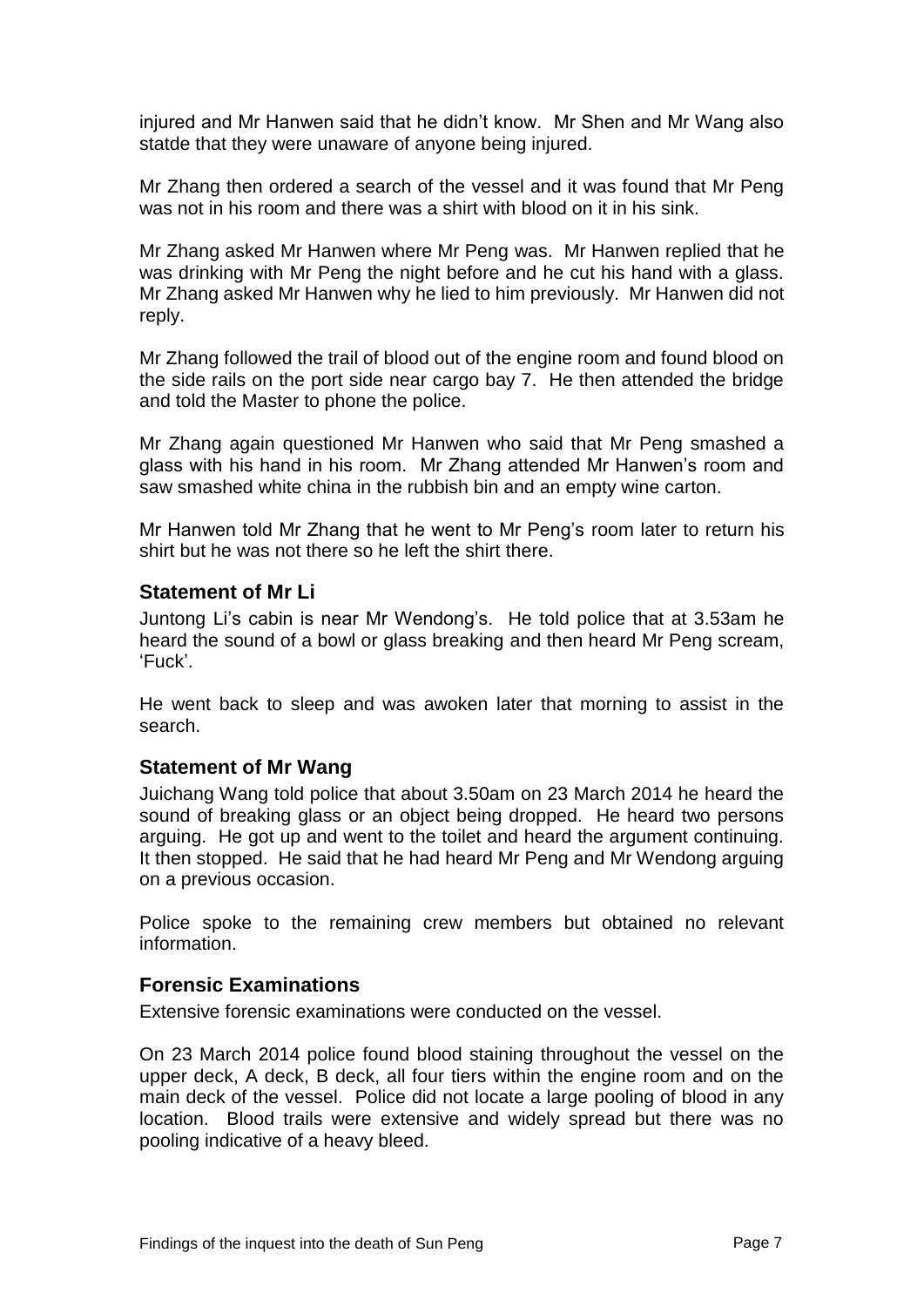However, prior to police arriving the vessel was subjected to rain squalls which may have resulted in the loss of forensic evidence from the main deck. Also, Mr Maio had mopped up blood in the engine room.

DNA samples revealed that all blood was from the same person (believed to be Mr Peng). DNA on the broken crockery found in Mr Hanwen's room was also from the same person.

A blood smear within a hand print found on top of an oil tank in the engine room is consistent with an injury to the hand of the same person. Blood on the top rail of the vessel is from the same person.

### **Investigation findings**

Police concluded that Mr Peng is deceased given the amount of time that he was missing from the ship and that he would be unable to survive at sea for that period.

Blood trails indicate that Mr Peng, once injured, moved from Mr Hanwen's room on B deck, down to A deck, then to the engine room, and then the main deck. Once on the main deck Mr Peng walked around the deck and then to section 6 of the port side railing. He made contact with the top rail. There is no further evidence of Mr Peng being on board the vessel after that contact.

The waters within the Gulf of Carpentaria and particularly in the area of the port of Weipa are known to hold large numbers of predatory sharks including bull, tiger and hammerhead sharks. Large numbers of sharks were observed schooling around the vessel on the morning of 24 March 2014.

Police concluded that had Mr Peng gone overboard it is likely that he would have been consumed by the sharks present in the water.

Police concluded that possible causes of Mr Peng's death include drowning, being eaten by sharks, or that he was killed by a person or persons on board the vessel and then his body disposed of overboard.

Mr Wendong and Mr Hanwen stated that Mr Peng cut his hand when he smashed a bowl. The forensic evidence is consistent with that version and consistent with Mr Peng moving around the vessel with an injury to his hand.

## **The inquest**

Due to concerns that the ship was leaving Weipa on 1 April 2014 and that Mr Wendong was leaving the country on 30 March 2014, the inquest commenced on 29 March 2014. The State Coroner, pursuant to s 32(3)(b) *Coroners Act*  2003, dispensed with the requirement to publish a notice in relation to the inquest.

On 29 March 2014 Mr Trevino applied for an adjournment to allow him to take instructions from Mr Wendong. The inquest was adjourned until that afternoon when it was ascertained that Mr Wendong would not be leaving Australia until 1 April 2014. The inquest was further adjourned until midday on 31 March 2014.